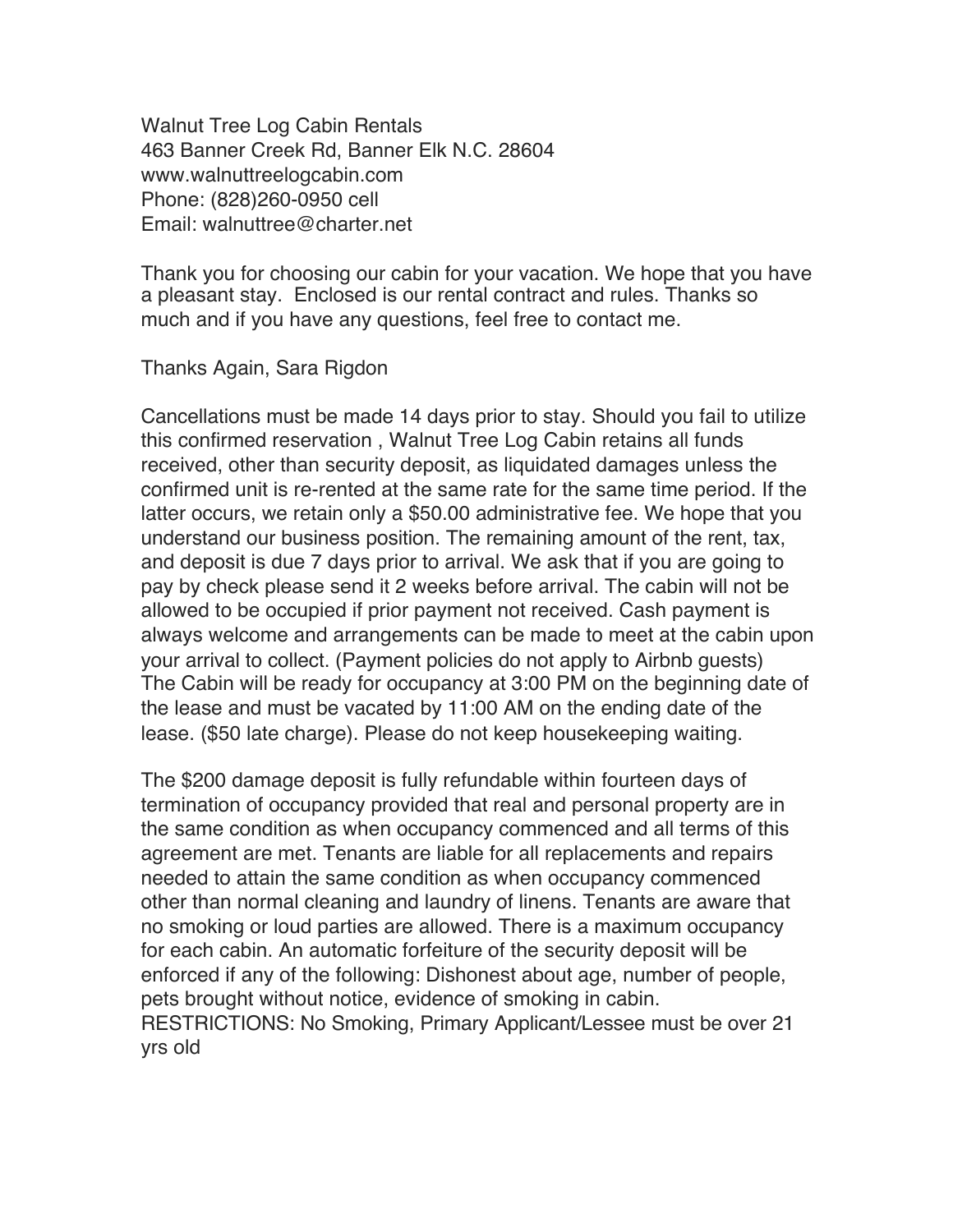ACCOMMODATIONS: All cabins are equiped with the following: Full Kitchen with basic cookware and dinnerware, T.Vs, Gas Log Fire Place, W/ D, Microwave, Coffee Maker, Iron, hair dryer, Linens, Towels provided (at least one per person)with \$30-\$60 fee. Starter kit of paper products, soap and detergent provided.

MAXIMUM NUMBER OF OCCUPANTS: Mountain Memories is to be occupied by no more than Six(6) persons. Little Bear Cabin is to be occupied by no more than 2 persons, Country Bumpkin Cabin is to be occupied by no more than 4 persons. Little Elk cabin is to be occupied by no more than 2 persons, Mountaineer cabin is to occupied by no more than 3 persons, Creekside Blessings cabin is to be occupied by no more than 4 persons. No persons more than the maximum allowed without the prior approval of the owner.

LESSEE assures the LESSOR that the tenants will observe all conditions and terms of this lease as to maintaining the premises in good order and appearance and will conduct themselves in a manner in offensive to neighbors.

LESSEE assures the LESSOR that any tenant who violates any of the terms of this Lease shall be immediately denied occupancy and shall remedy any damages or other expenses which are caused by the tenant and/or the tenant's guest(s). LESSEE agrees that any tenant who is found using drugs or allows others to use drugs on the premises will be immediately denied continued occupancy at this premises LESSEE and/or their guests shall not disturb, annoy, endanger, or

inconvenience neighbors, nor use the premises for any immoral or unlawful purposes, nor violate any law or ordinance, nor commit waste or nuisance on or about the premises. LESSEE agrees that during the term of this lease and such further time as he/she occupies the premises, he/she will keep the leased premises clean and free of trash, garbage, and other waste; and all pipes, wires, glass, plumbing and other equipment and fixtures in the same condition as at the beginning of, or may put in during the term of the lease, reasonable wear and tear and damage by unavoidable fire and casualty only exception.

LESSEE agrees to indemnify and save LESSOR harmless from all liability, loss or damage arising from any nuisance or harm made or suffered on the leased premises by the LESSEE, tenants, or guests or from any carelessness, neglect, or improper conduct of any persons entering, occupying or visiting the leased premises.

In an emergency, LESSOR or his agent may enter the premises at any time without securing prior permission from LESSEE. Lessee is solely responsible for any injuries that may occur on said property.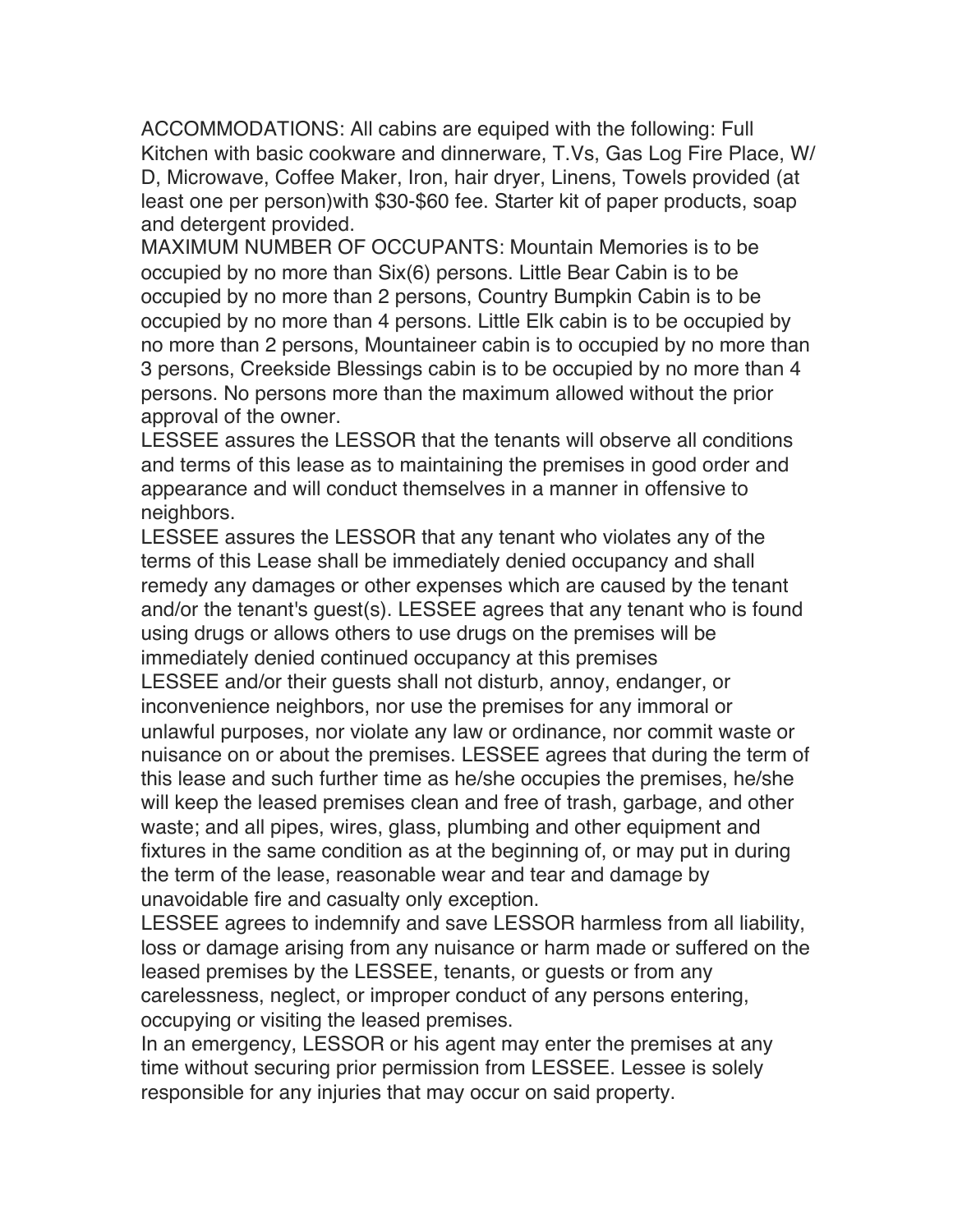•General Rental Info: Do not move the furniture around in the cabins, it could cause damage. If furniture is moved and housekeeping has to place it in it's original location a \$15 fee will be charged. Upon arrival •please notify us within 1 hour or by 10 AM the next morning if there are any problems with your accommodations. If a vacation residence should become unavailable for rental for any reason, we reserve the right to substitute comparable accommodations if available. No Refunds due to mechanical malfunction.

Occupancy & Age: If you exceed the maximum occupancy, you will be asked to leave. You must be at least 21 years old to reserve a rental property. You must provide us with the number of people & vehicles in your party. We only rent to responsible adults and **no house parties will be permitted.** *You will be asked to leave with NO REFUND and charges will be charged to your credit card to cover damages !*

• Check in/Check out: Check in is at 3 PM or after. Check out is at 11 AM. Please do not request an early check in or out. We like to be sure to have enough time to make your cabin the best possible.

- Pets: Pets are allowed at all our cabins. The pet fee is \$45 and is non refundable. Bringing pets without notice will result in automatic forfeiture of damage deposit.
- Reservation: Return this signed lease agreement within 2 days of receiving. The balance and security deposit are due 7 days prior to your arrival. You will be emailed an invoice that can be paid online 7-10 days prior to arrival. Failure to return the rental agreement within 2 business days will result in cancellation of your rental. Reservations made for less than 7 days out are due at booking (no exceptions).
- (Payment policies do not apply to Airbnb guests)
- Payments: Checks accepted 14 days prior to check-in. We accept MasterCard, Visa, AMEX, Discover.

Linen Program: You must choose our linen fee when making your reservation if you want us to provide high quality clean sheets and towels. Please bring your own if you do not choose this fee. We provide at least one towel, one wash cloth per person. Two hand towels, kitchen towels and rags. One set of sheets per bed.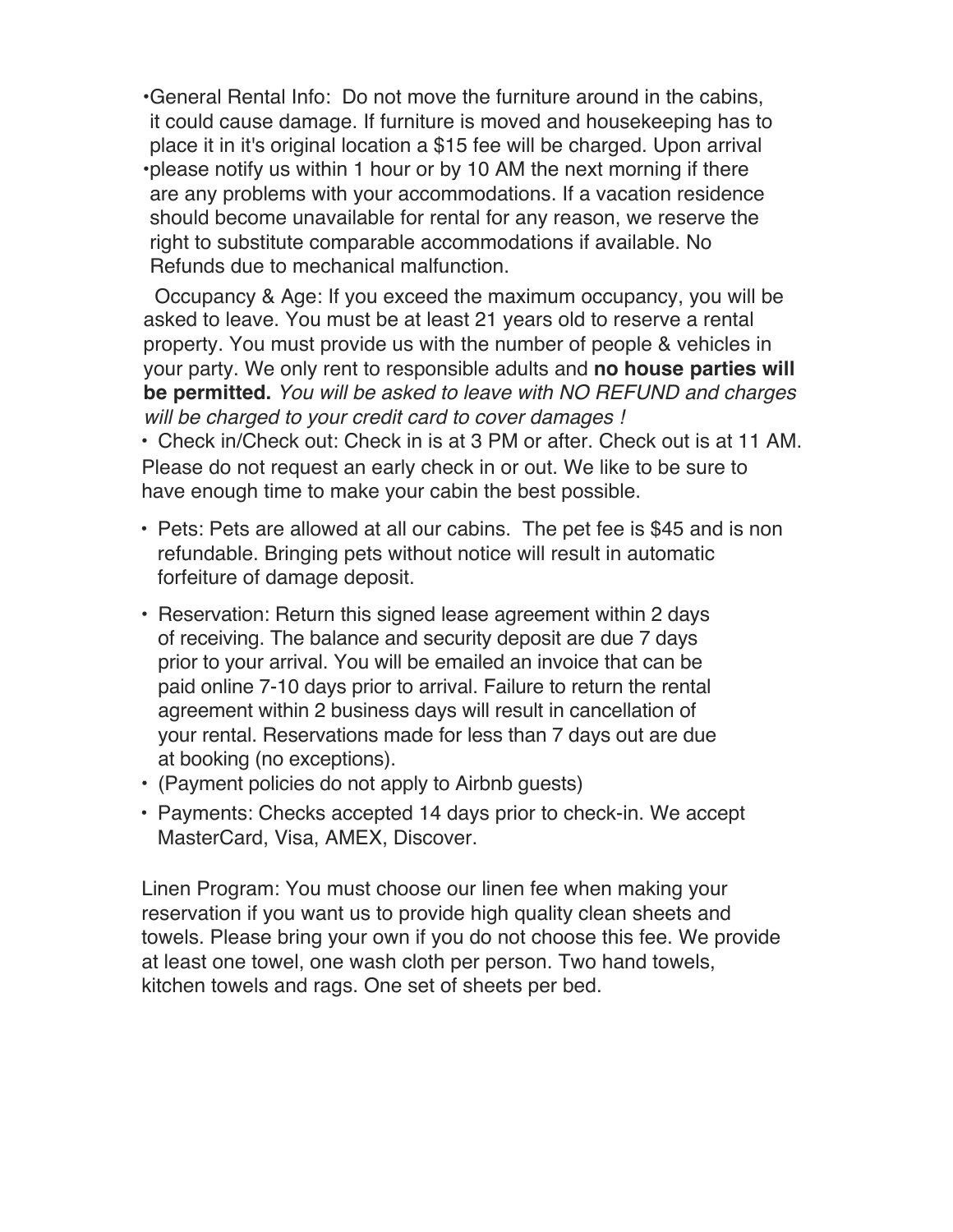Cancellation Policy: Cancellations must be made 14 days prior to arrival. A fee of \$50 will be charged for all cancellations inside or outside the 14 day window and all advanced rent payments will be refunded less the \$50 fee. For cancellations made inside the 14 day window no refund will be issued unless the unit is re-rented for the same time period. If the unit is re-rented advanced payment will be refunded less a \$50 cancellation fee.

- Smoking: Smoking is not allowed in any rental property. If you smoke please go outside and close the door. Do not throw butts over the deck onto the ground. Failure to comply with this policy will result in loss of security deposit.
- Housekeeping: We do not charge a cleaning fee but pay housekeepers We do ask the tenant to do certain cleaning tasks before check out. Check out instructions are spelled out on the refridgerator in the cabins.(takes about 5 or 10 minutes to do what we ask). The cabins
- will be inspected after each stay and the cleaning instructions must be followed to avoid being charged a cleaning fee
- Trash: Trash must be placed in an outside trash can. Call us if you need trash picked up before your stay is over.
- Fireplaces: **With gas log fireplaces, DO NOT TURN OFF PILOTLIGHT! OR CHANGE SETTINGS ON THEM. And please follow instructions for use posted in the cabins**
- Weather: If you are vacationing in the High Country during the winter months, please come prepared to drive in snow and/or ice to reach your destination. We do recommend chains or 4 wheel drive, as most of our homes are on secondary roads with inclined driveways. We are unable to refund rental fees due to inclement weather unless roads are closed or the cabin is inhabitable.
- Furnishings & Equipment: All properties are furnished with basic supplies, glasses, dishes, pots / pans, silverware, appliances, starter kit of paper products, trash bags, laundry detergent and dish soap. Don't forget your directions page. The direction page will be emailed to you. It will contain directions, door code
- Appliances & Equipment: We cannot guarantee that breakdowns (hot tub, TV, DVD, etc…) will not occur, however we will make every effort to ensure repairs will be made as quickly as possible. NO REFUNDS or discounts due to malfunctions!!!! Do not adjust the refrigerator settings; it takes a little time to cool down after placing warm items in it. Please do not flush sanitary napkins or tampons down the toilet.
- Grilling: Please do not leave hot grills unattended.
- Smoke Detector: These are installed for your protection. Please notify us upon arrival of any problems